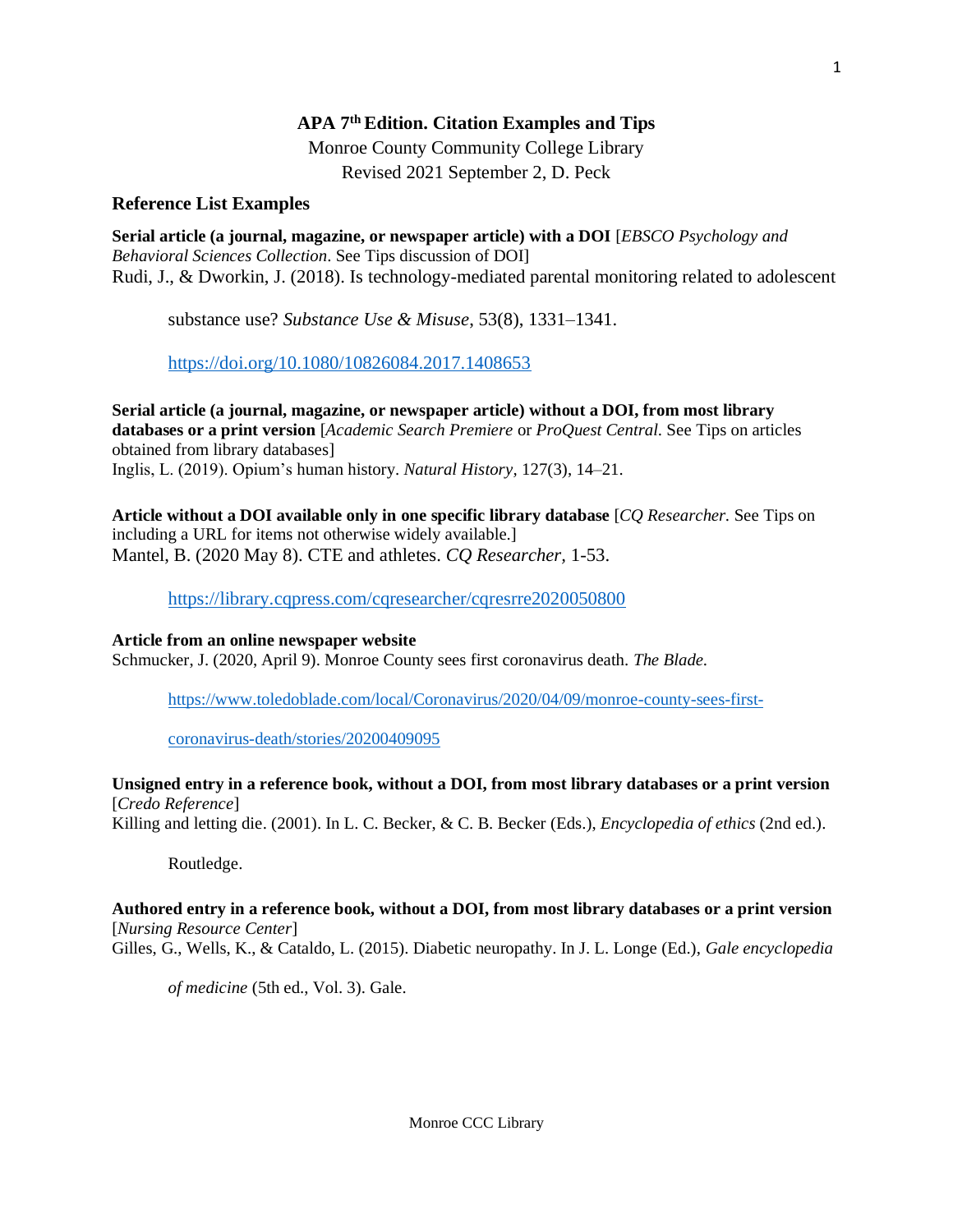**Authored entry in a reference book, with a DOI, from most library databases or a print version** [*Credo Reference*. See Tips for finding the DOI when a library database does not provide one.] Smith, C. M. (2014). Elder abuse. In J. S. Albanese, *The encyclopedia of criminology and criminal* 

*justice*. Wiley[. https://doi.org/10.1002/9781118517383.wbeccj175](https://doi.org/10.1002/9781118517383.wbeccj175)

**Unsigned entry in a reference book, one volume of a multi-volume set, from a print version** Devil's strip. In Cassidy, F. G. (Ed.). (1991). *Dictionary of American regional English* (Vol. II, pp. 55-

56). Belknap Press.

### **Article reprinted from a journal article in a reference book, from most library databases or a print version** [*Gale Literature*]

Reich, A. (1990). Pheoby's hungry listening. In R. Matuz (Ed.), *Contemporary literary criticism* (Vol.

61). Gale. 262-263. (Reprinted from Reich A., Pheoby's hungry listening, (1986), *Women's* 

*Studies*, 13[1&2], 163-169, <https://doi.org/10.1080/00497878.1986.9978661> ).

### **Authored book without a DOI, from print version or most library databases**

Troesken, W. (2006). *The great lead water pipe disaster.* MIT Press.

**Chapter in an edited book without a DOI, from a print version or most library databases** Korol, K. T. (2006). Marketing multiple mythologies of masculinity: Television advertising and the

National Hockey League. In J. A. Vlasich (Ed.) H*orsehide, pigskin, oval tracks and apple pie:* 

*Essays on sports and American culture* (pp. 180-99). McFarland.

### **Webpage with an individual author on a website**

Allen, Greg. (2012, November 26). "Will Florida pythons slither to rest of the U.S.?" *NPR*.

www.npr.org/2012/11/26/165941428/will-florida-pythons-slither-to-rest-of-the-u-s

**Webpage with a group author on a website** [See Tips on omitting information for publisher of website if it is the same as author and on abbreviating group author names.] Environmental Protection Agency. (2019, November 18). *Basic information about lead in drinking water*.

[https://www.epa.gov/ground-water-and-drinking-water/basic-information-about-lead-drinking-](https://www.epa.gov/ground-water-and-drinking-water/basic-information-about-lead-drinking-water)

[water](https://www.epa.gov/ground-water-and-drinking-water/basic-information-about-lead-drinking-water) 

**Government department website publication** [See Tips on which department name to use as the author and which as the publisher/website.] Forest Service. (n.d.) *Tree cutting*. U.S. Department of Agriculture. Retrieved April 22, 2020 from

<https://www.fs.usda.gov/visit/know-before-you-go/tree-cutting>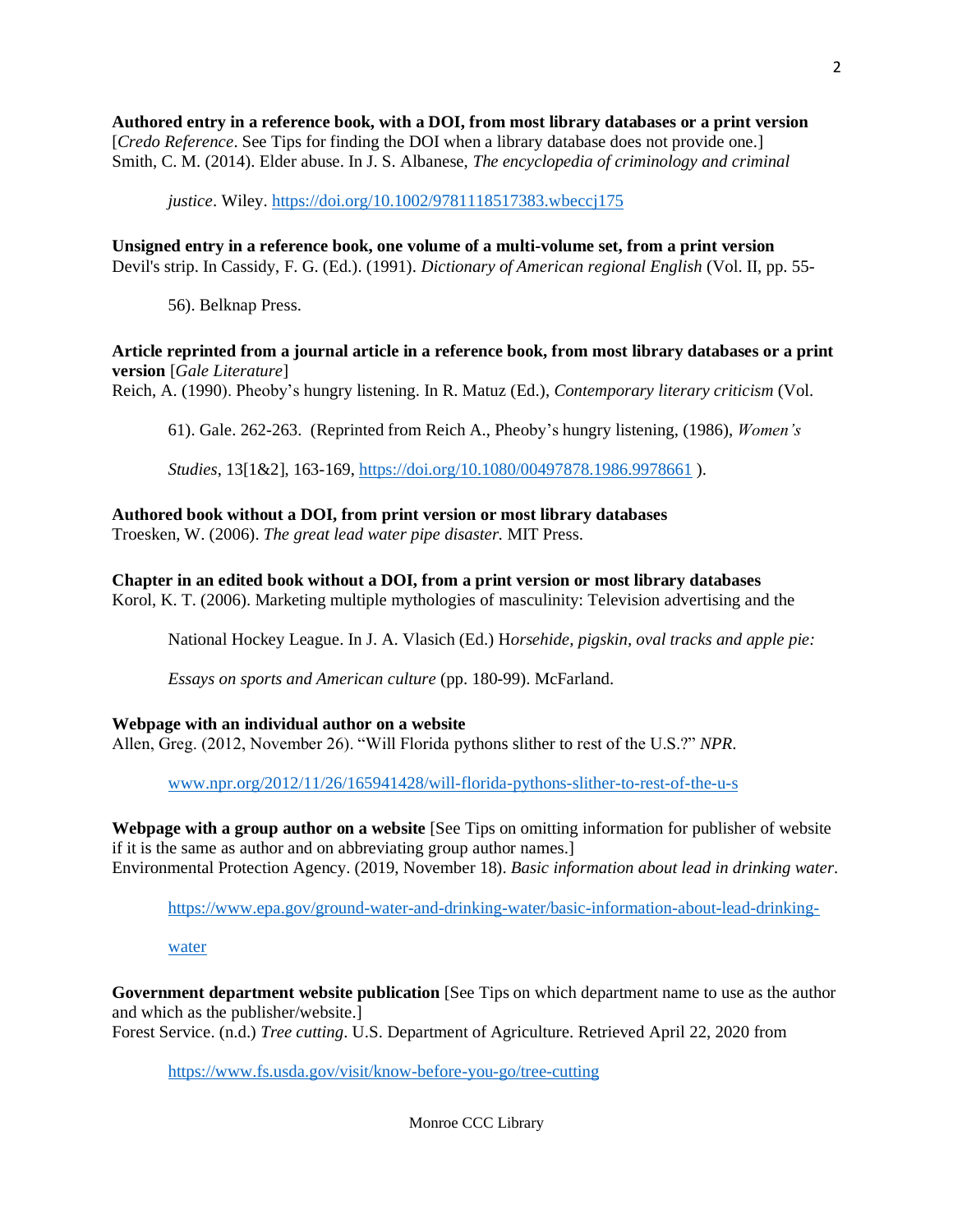### **Streaming video**

Centers for Disease Control. (2019, December 16). *What you need to know about handwashing* [video].

YouTube. <https://www.youtube.com/watch?v=d914EnpU4Fo>

## **Reference List Tips**

- Follow any guidelines or variations given by your **instructor** if they differ from those here or in the APA 7<sup>th</sup> Manual.
- **Check and revise** any database-supplied APA citations, especially for pre-APA 7 style and for capitalization and punctuation. You, not a computer, are responsible for your assignment or paper.
- Reference list: **Double-space**. Use the same font as the rest of your paper. Start on a new page with a centered section label "References" in bold at the top. Then use a **hanging indent**: the first line is not indented; the following lines are indented 0.5 in. Do not use extra spacing between items or paragraphs. You may need to change your **word processor default** paragraph settings.
- Except for the DOI or URL, **punctuate the end** of each element of the reference -- author, date of publication, title, source -- with a period.
- **Alphabetize** the Reference List by the first author's surname, then initials. If a reference lacks an author, alphabetize by the first word (but not an article such as the, a, an) of the title.
- In the Reference List, show an **author name** with **last name first, followed by initials only**. An editor's initials may sometimes go first, such as "Author, A. B. Title of entry or chapter. In F. M. Lastname (Ed.) *Encyclopedia or anthology title*."
- List all (unless more than twenty) **author names** in the order given in the work.
- Do not abbreviate a **group or corporate author name** in the reference list, for example use Environmental Protection Agency rather than EPA.
- If the **author is the same as that of the publisher** of a website, leave out the publisher name. If a **government department** is both author and publisher, use the most specific or lowest level department as the author, such as "Forest Department", and the parent department(s) as the publisher, such as "Department of Agriculture".
- A **Digital Object Identifier or DOI** is a unique string of numbers and letters assigned to a particular (but not every) journal article or book. Consider it as an optional Social Security Number for an article or book. The item's DOI link may take you to its original publisher's website rather than to the library database you obtained it from.
- If the library database does not supply a DOI link, please check **CrossRef** at htttps://crossref.org , Use the item's citation information (title, author name, year of publication, etc.) to find the item's DOI, if one has been assigned.
- If a database provides a customized **DOI** link with a prefix such as "doiorg.monroeccc.idm.oclc.org", edit out that prefix unless your instructor tells you otherwise.
- When a **DOI is not available** for an item from a library database, provide **URL and library database** information **only** for items not otherwise widely available, such as some ERIC documents, or as directed by your instructor.
- **Date of publication**: If no date of publication is given, use "n.d." for the date.
- There are no differences among serial types such as **journals, magazines, or newspapers** as to inclusion of volume and issue numbers. If volume or issue information is available, then include it in the citation.
- Serial/Periodical article: if any part of the publication information such as page, issue or volume numbers is **missing**, use only what is available.